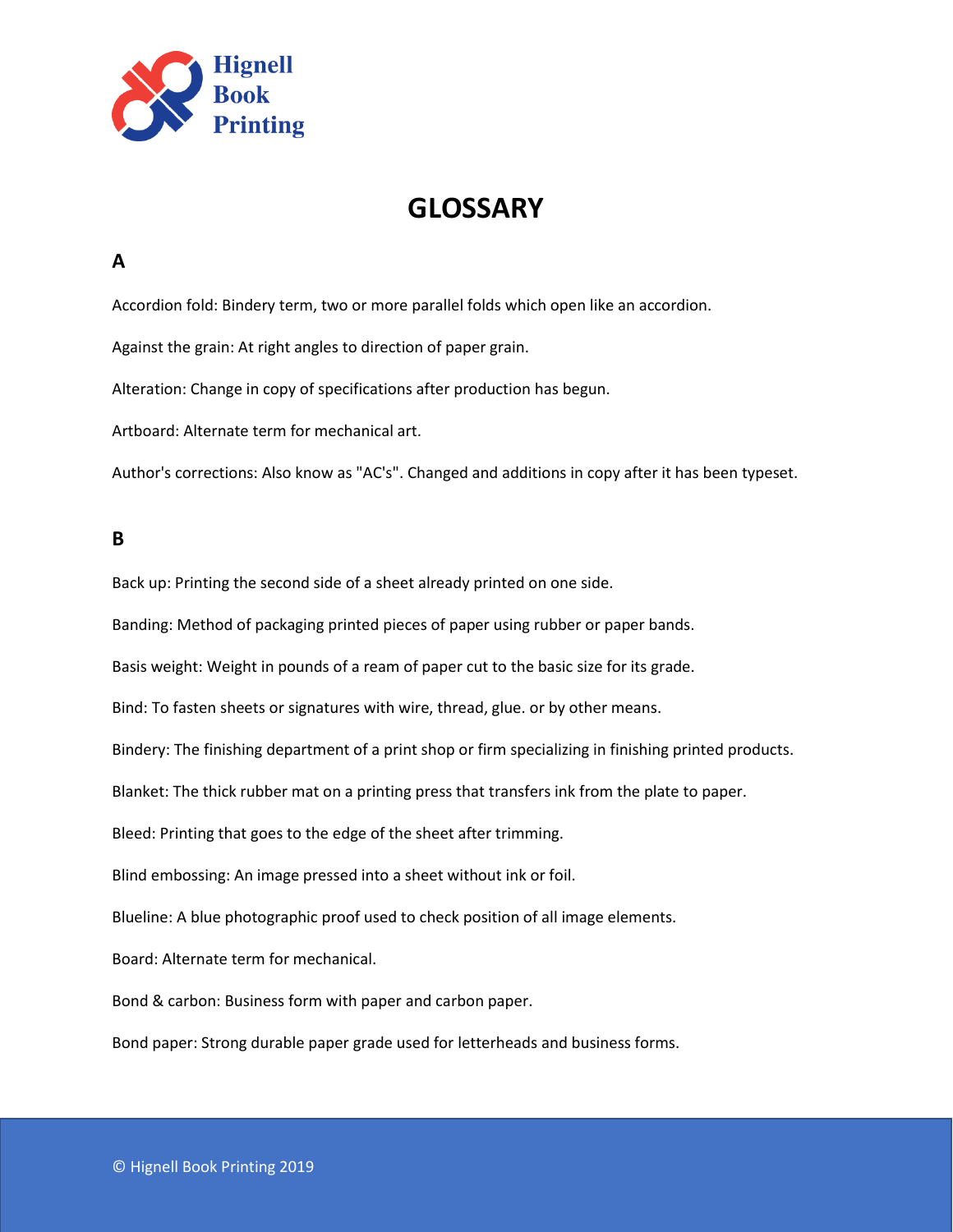

Break for color: Also known as a color break. To separate mechanically or by software the parts to be printed in different colors.

Brightness: The brilliance or reflectance of paper.

Bulk: Thickness of paper stock in thousandths of an inch or number of pages per inch.

Bulk pack: Boxing printed product without wrapping or banding.

Burn: Exposing a printing plate to high intensity light or placing an image on a printing plate by light.

Butt: Joining images without overlapping.

Butt fit: Printed colors that overlap one row of dots so they appear to butt.

# **C**

Carbonless: Pressure sensitive writing paper that does not use carbon.

Caliper: Paper thickness in thousandths of an inch.

Camera-ready copy: Print ready mechanical art.

Carload: A truck load of paper weighing 40000 pounds.

Case bind: A type of binding used in making hard cover books using glue.

Cast coated: Coated paper with a high gloss reflective finish.

Chrome: A term for a transparency.

Coated paper: A clay coated printing paper with a smooth finish.

Collate: A finishing term for gathering paper in a precise order.

Color bar: A quality control term regarding the spots of ink color on the tail of a sheet.

Color correction: Methods of improving color separations.

Color filter: Filters uses in making color separations, red, blue, green.

Color key: Color proofs in layers of acetate:

Color matching system: A system of formulated ink colors used for communicating color.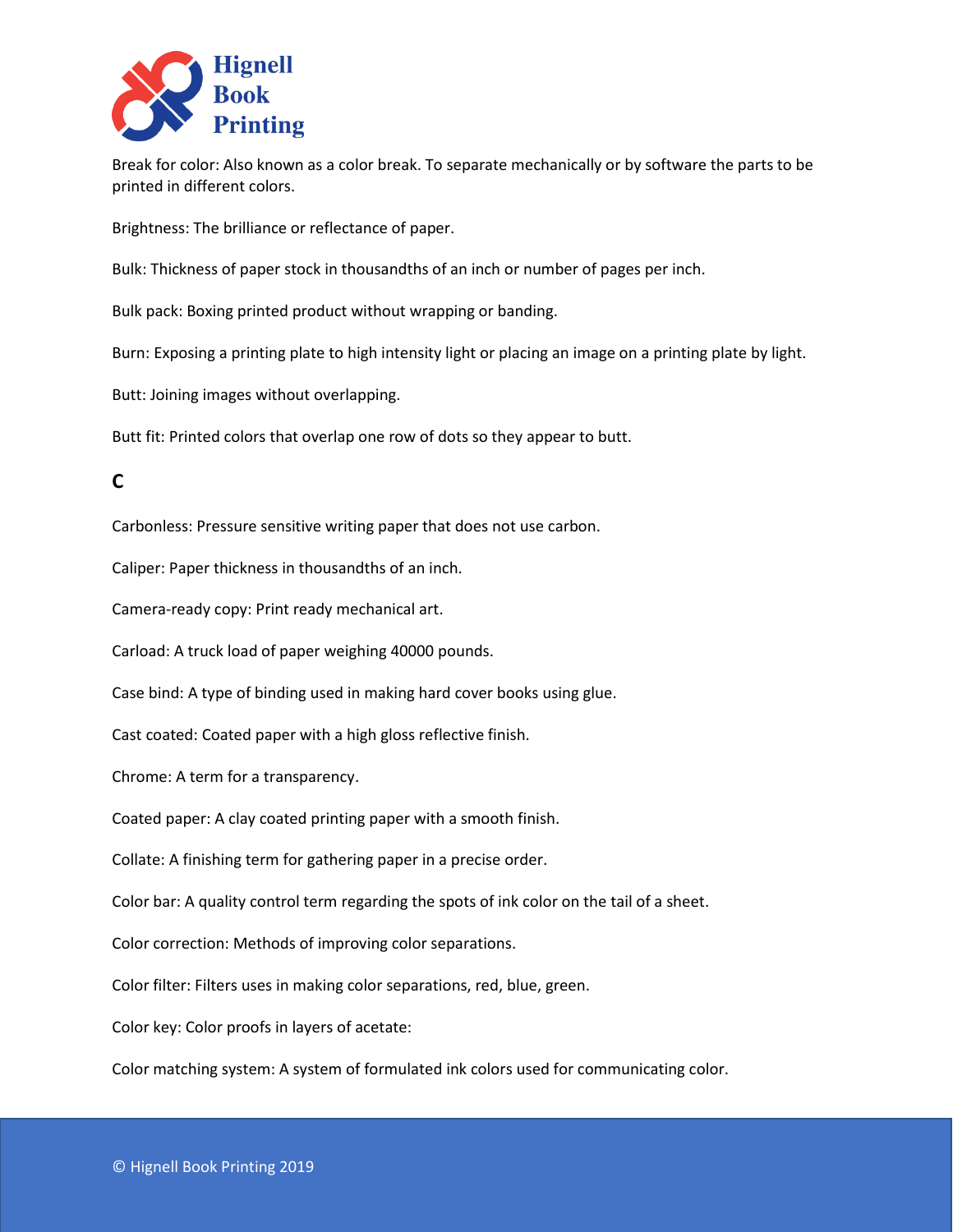

Color separations: The process of preparing artwork, photographs, transparencies, or computergenerated art for printing by separating into the four primary printing colors.

Comb bind: To plastic comb bind by inserting the comb into punched holes.

Composite film: Combining two or more images on one or more pieces of film.

Continuous-tone copy: Illustrations, photographs or computer files that contain gradient tones from black to white or light to dark.

Contrast: The tonal change in color from light to dark.

Copy: All furnished material or disc used in the production of a printed product.

Cover paper: A heavy printing paper used to cover books, make presentation folders, etc.

Crash number: Numbering paper by pressing an image on the first sheet which is transferred to all parts of the printed set.

Crimping: Puncture marks holding business forms together.

Cromalin: Trade name for DuPont color proofs.

Crop: To cut off parts of a picture or image.

Crop marks: Printed lines showing where to trim a printed sheet.

Crossover: Printing across the gutter or from one page to the facing page of a publication.

Cyan: One of four standard process colors. The blue color.

#### **D**

Densitometer: A quality control devise to measure the density of printing ink.

Density: The degree of color or darkness of an image or photograph.

Diazo: A light sensitive coating used on printing plates.

Die: Metal rule or imaged block used to cut or place an image on paper in the finishing process.

Die cutting: Curing images in or out of paper.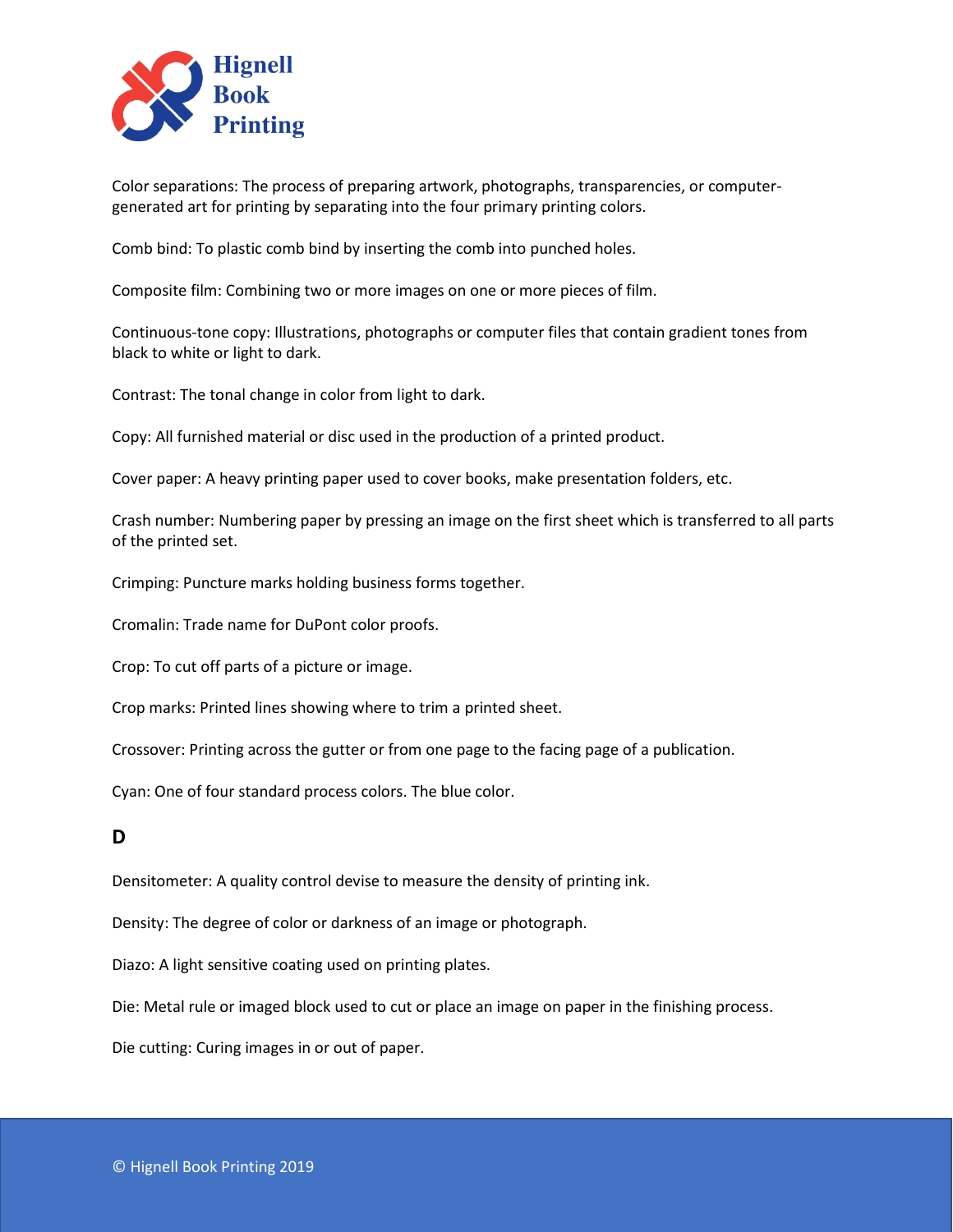

Ding bats: Often used to curse in print or to hi-lite a point.

Dot: An element of halftones. Using a loupe you will see that printed pictures are made many dots.

Dot gain or spread: A term used to explain the difference in size between the dot on film v paper.

Double burn: Exposing a plate to multiple images.

Draw-down: A sample of ink and paper used to evaluate ink colors.

Drop-out: Portions of artwork that do not print.

Dummy: A rough layout of a printed piece showing position and finished size.

Duotone: A halftone picture made up of two printed colors.

Dylux: Photographic paper made by DuPont and used for bluelines.

### **E**

Emboss: Pressing an image into paper so that it will create a raised relief.

Emulsion: Light sensitive coating found on printing plates and film.

Eurobind: A patented method of binding perfect bound books so they will open and lay flatter.

#### **F**

Facsimile transmission: The process of converting graphic images into electronic signals.

Film rip: See Rip film.

Flat: An assembly of negatives taped to masking materials for platemaking.

Flood: To cover a printed page with ink, varnish, or plastic coating.

Flop: The reverse side of an image.

Foil: A metallic or pigmented coating on plastic sheets or rolls used in foil stamping and foil embossing.

Foil emboss: Foil stamping and embossing a image on paper with a die.

Foil stamping: Using a die to place a metallic or pigmented image on paper.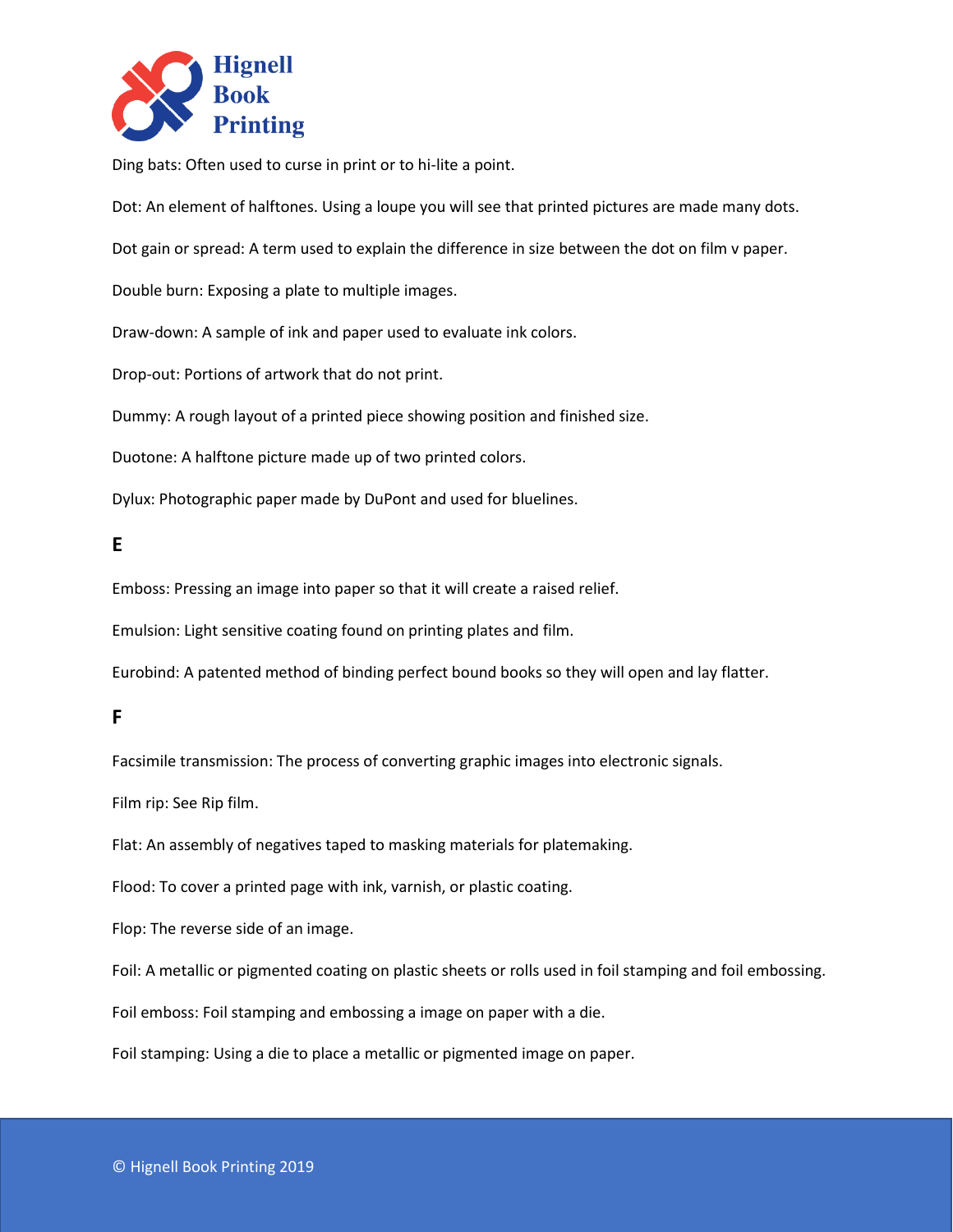

4-color-process: The process of combining four basic colors to create a printed color picture or colors composed from the basic four colors.

French fold: Two folds at right angles to each other.

## **G**

Galley proof: Text copy before it is put into a mechanical layout or desktop layout.

Gang: Getting the most out of a printing press by using the maximum sheet size to print multiple images or jobs on the same sheet. A way to save money.

Generation: Stages of reproduction from original copy. A first-generation reproduction yields the best quality.

Ghost bars: A quality control method used to reduce ghosted image created by heat or chemical contamination.

Ghosting: A faint printed image that appears on a printed sheet where it was not intended. More often than not this problem is a function of graphical design. It is hard to tell when or where ghosting will occur. Sometimes you can see the problem developing immediately after printing the sheet, other times the problem occurs while drying. However, the problem occurs it is costly to fix, if it can be fixed. Occasionally it can be eliminated by changing the color sequence, the inks, the paper, changing to a press with a drier, printing the problem area in a separate pass through the press or changing the racking (reducing the number of sheets on the drying racks). Since it is a function of graphical design, the buyer pays for the increased cost.

Gloss: A shiny look reflecting light.

Grain: The direction in which the paper fiber lie.

Grippers: The metal fingers on a printing press that hold the paper as it passes through the press.

#### **H**

Hairline: A very thin line or gap about the width of a hair or 1/100 inch.

Halftone: Converting a continuous tone to dots for printing.

Hard copy: The output of a computer printer, or typed text sent for typesetting.

Hickey: Reoccurring unplanned spots that appear in the printed image from dust, lint, dried ink.

High-bulk paper: A paper made thicker than its standard basis weight.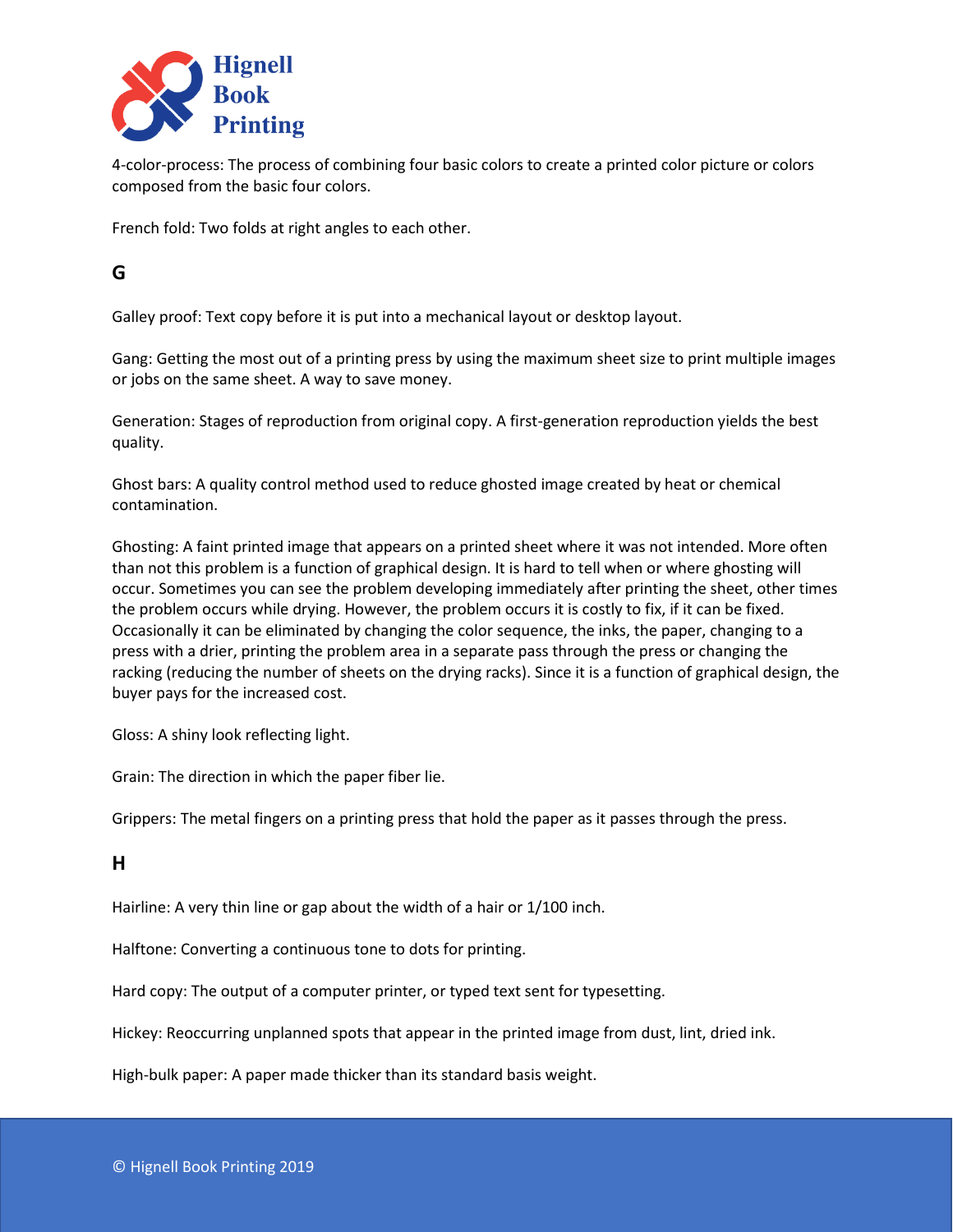

Highlight: The lightest areas in a picture or halftone.

## **I**

Image area: Portion of paper on which ink can appear.

Imposition: Positioning printed pages so they will fold in the proper order.

Impression: Putting an image on paper.

Imprint: Adding copy to a previously printed page.

Indicia: Postal information place on a printed product.

Ink fountain: The reservoir on a printing press that hold the ink.

#### **K**

Keylines: Lines on mechanical art that show position of photographs or illustrations.

Kiss die cut: To cut the top layer of a pressure sensitive sheet and not the backing.

Knock out: To mask out an image.

### **L**

Laid finish: Simulating the surface of handmade paper.

Laminate: To cover with film, to bond or glue one surface to another.

Layflat: See Eurobind.

Line copy: High contrast copy not requiring a halftone.

Lines per inch: The number of rows of dots per inch in a halftone.

Loupe: A magnifying glass used to review a printed image, plate and position film.

### **M**

Magenta: Process red, one of the basic colors in process color.

Makeready: All the activities required to prepare a press for printing.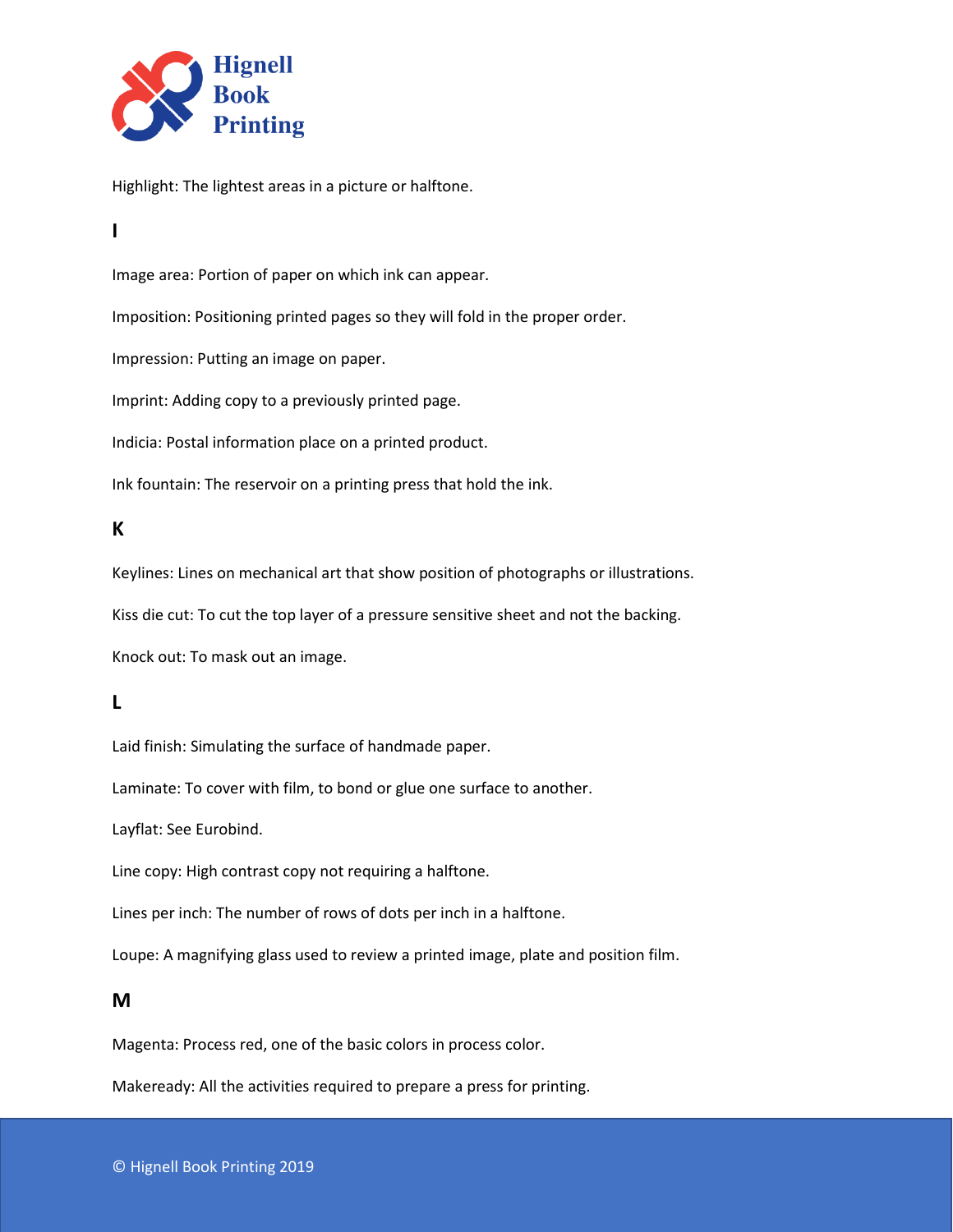

Marginal words: Call outs for directions on various parts of a business form.

Mask: Blocking light from reaching parts of a printing plate.

Matchprint: Trade name for 3M integral color proof.

Matte finish: Dull paper or ink finish.

Mechanical: Camera ready art all contained on one board.

Mechanical separation: Mechanical art overlay for each color to be printed.

Micrometer: Instrument used to measure the thickness of different papers.

Middle tones: The tones in a photograph that are approximately half as dark as the shadow area.

Moire: Occurs when screen angles are wrong causing odd patterns in photographs.

**N**

Negative: The image on film that makes the white areas of originals black and black areas white.

Non-reproducing blue: A blue color the camera cannot see. Used in marking up artwork.

### **O**

Offsetting: Using an intermediate surface used to transfer ink. Also, an unpleasant happening when the images of freshly printed sheets transfer images to each other.

Offset paper: Term for uncoated book paper.

Ok sheet: Final approved color inking sheet before production begins.

Opacity: The amount of show-through on a printed sheet. The more opacity or the thicker the paper the less show-through. (The thicker/heavier the paper the higher the cost.)

Outline halftone: Removing the background of a picture or silhouetting an image in a picture.

Overlay: The transparent cover sheet on artwork often used for instructions.

Overrun or overs: Copies printed in excess of the specified quantity. (Printing trade terms allow for + - 10 % to represent a completed order.)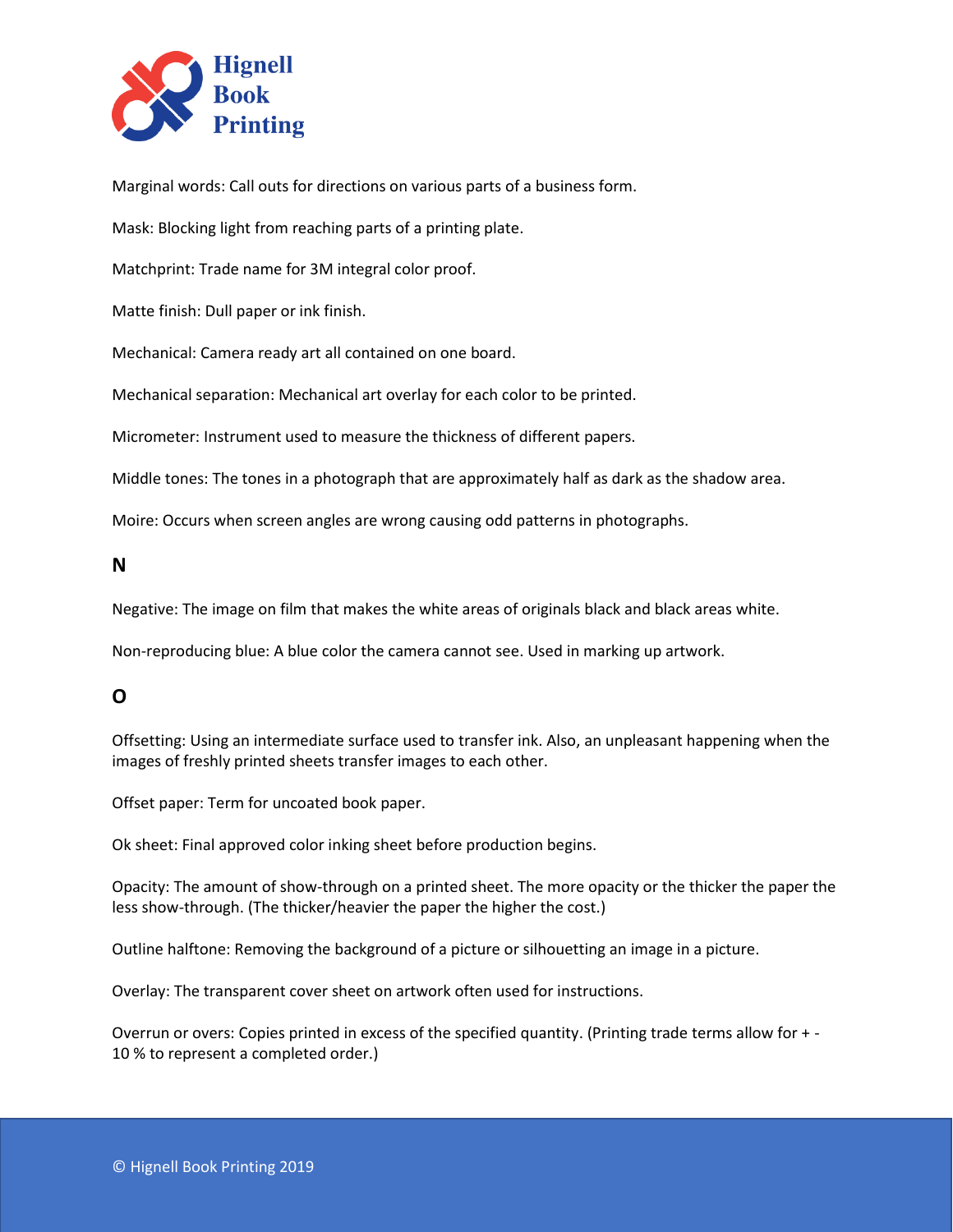

**P**

Page count: Total number of pages in a book including blanks.

Pattern carbon: Special carbon paper used in business forms that only transfers in certain areas.

Perfect bind: A type of binding that glues the edge of sheets to a cover like a telephone book, Microsoft software manual, or Country Living Magazine.

Perfecting press: A sheet fed printing press that prints both sides of a sheet in one pass.

Pica: Unit of measure in typesetting. One pica = 1/6 inch.

Picking: Printers nightmare that occurs as the surface of a sheet lifts off during printing. Generally, a paper manufactures quality control problem.

Pin register: A standard used to fit film to film and film to plates and plates to press to assure the proper registration of printer colors.

Plate gap: Gripper space. The area where the grippers hold the sheet as it passes through the press.

PMS: The abbreviated name of the Pantone Color Matching System.

PMT: Abbreviated name for photomechanical transfer. Often used to make position prints.

Point: For paper, a unit of thickness equaling 1/1000 inch. for typesetting, a unit of height equaling 1/72 inch.

PostScript: The computer language most recognized by printing devices.

Press number: A method of numbering manufacturing business forms or tickets.

Printing Bids: A printing bid is based on planned specifications, normally good for 30 days, may be subject to review and revision upon receipt.

Printing Estimates: Printing estimates are also known as spec bids or budgeting bids or budgeting estimates.

Printing Estimates: A printing estimate is based on planned, but not firm, specifications that shall subject to change and requote prior to submission to the printer.

Printing Quotes: A firm printing price based on final art or digital files, price good for 10 days, and shall be subject to review thereafter.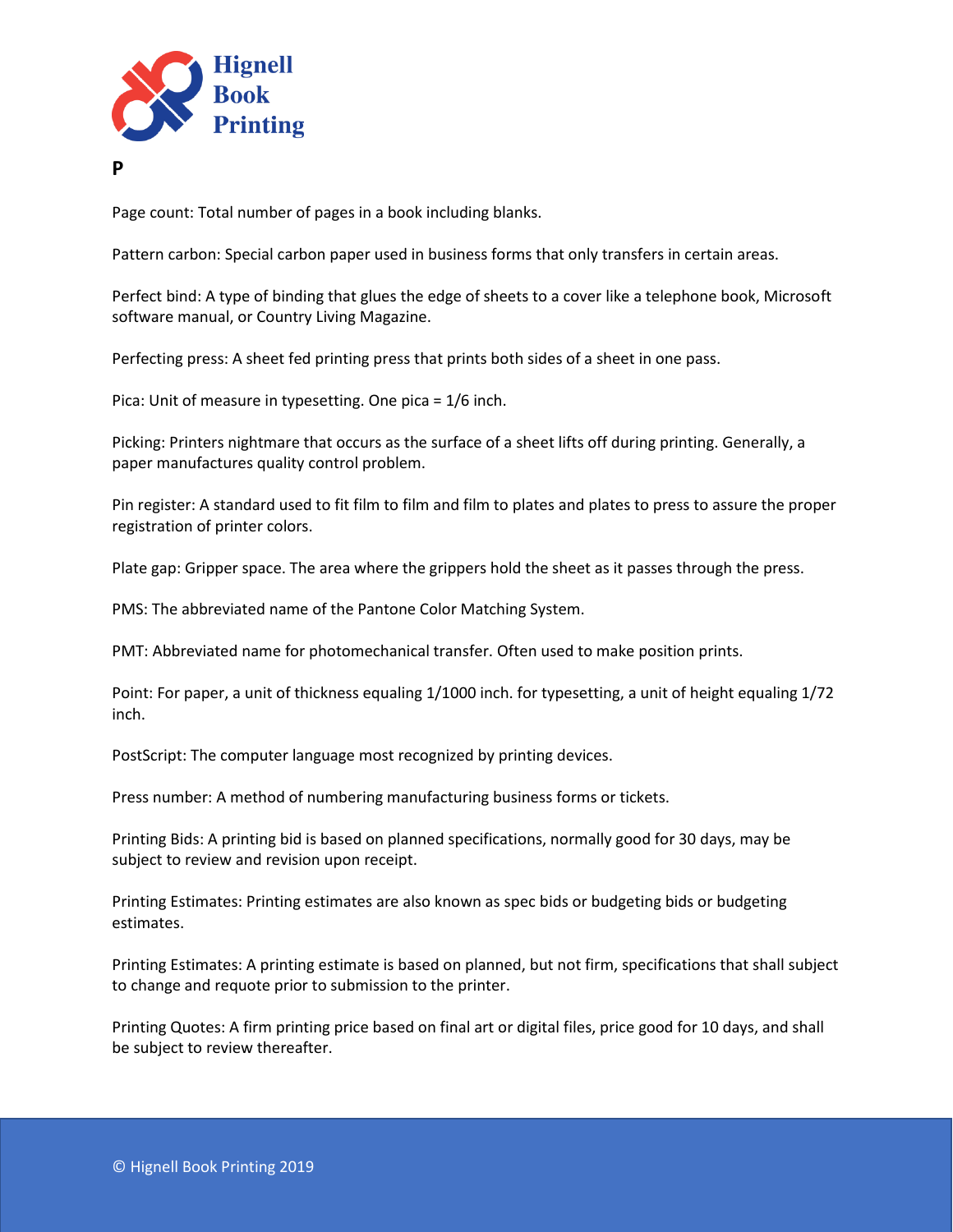

Pressure-sensitive paper: Paper material with self sticking adhesive covered by a backing sheet.

Process blue: The blue or cyan color in process printing.

Process colors: Cyan (blue), magenta (process red), yellow (process yellow), black (process black).

## **R**

Ragged left: Type that is justified to the right margin and the line lengths vary on the left.

Ragged right: Type that is justified to the left margin and the line lengths vary on the right.

Ream: Five hundred sheets of paper.

Recto: Right-hand page of an open book.

Reflective copy: Copy that is not transparent.

Register: To position print in the proper position in relation to the edge of the sheet and to other printing on the same sheet.

Register marks: Cross-hair lines or marks on film, plates, and paper that guide strippers, platemakers, pressmen, and bindery personnel in processing a print order from start to finish.

Reverse: The opposite of what you see. Printing the background of an image. For example; type your name on a piece of paper. The reverse of this would be a black piece of paper with a white name.

Rip film: A method of making printing negatives from PostScript files created by desktop publishing.

### **S**

Saddle stitch: Binding a booklet or magazine with staples in the seam where it folds.

Scanner: Device used to make color separations, halftones, duo tones and tri tones. Also, a device used to scan art, pictures or drawings in desktop publishing.

Score: A crease put on paper to help it fold better.

Screen angles: Frequently a desktop publishers' nightmare. The angles at which halftone, duo tones, tri tones, and color separation printing films are placed to make them look right.

Self-cover: Using the same paper as the text for the cover.

Shadow: The darkest areas of a photograph.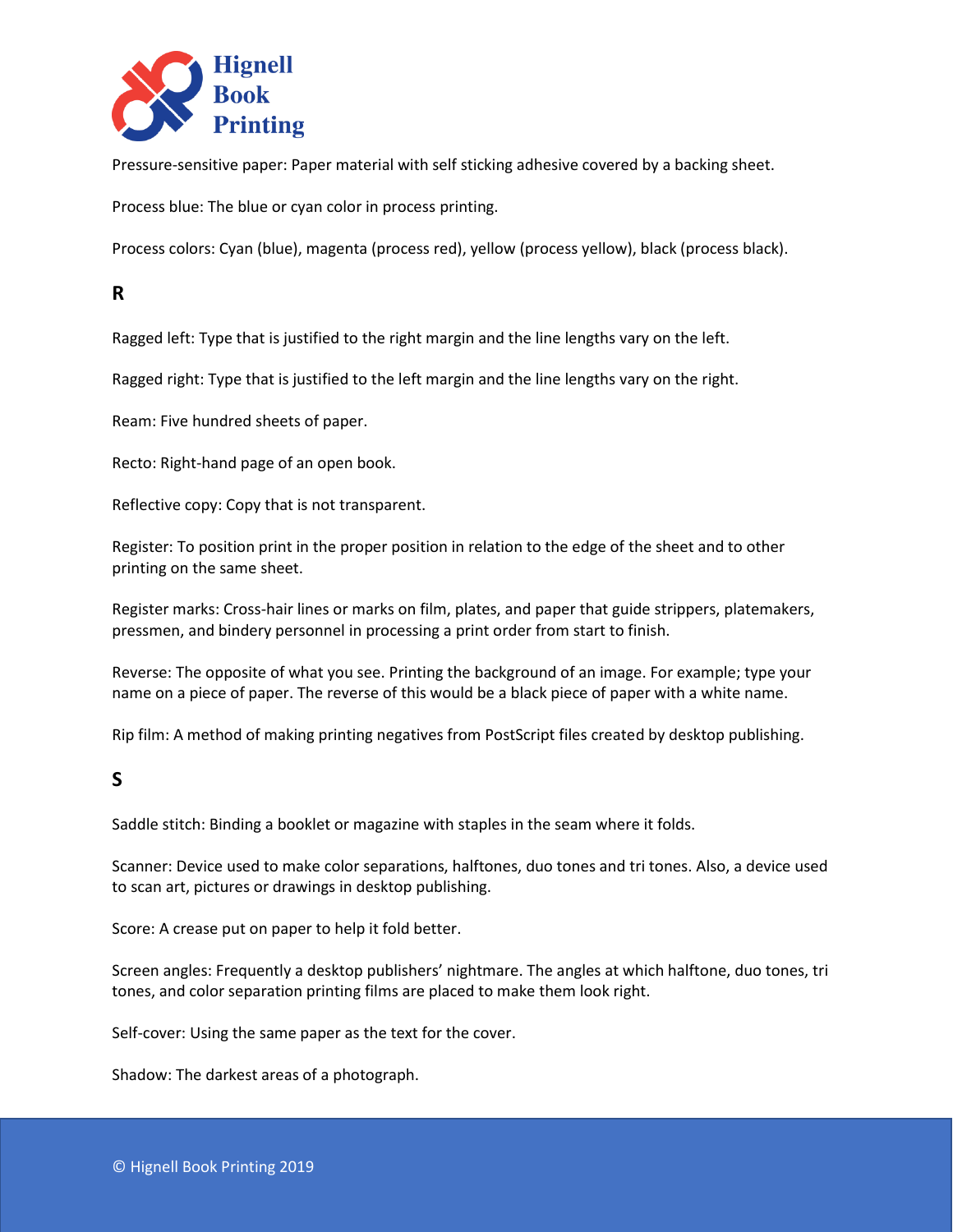

Show-through: Printing on one side of a sheet that can be seen on the other side of the sheet.

Side guide: The mechanical register unit on a printing press that positions a sheet from the side.

Side stitch: Binding by stapling along one side of a sheet.

Signature: A sheet of printed pages which when folded become a part of a book or publication.

Silhouette halftone: A term used for an outline halftone.

Skid: A pallet used for a pile of cut sheets.

Specifications: A precise description of a print order.

Spine: The binding edge of a book or publication.

Split fountain: Putting more than one ink in a printing fountain to achieve special color affects.

Spoilage: Planned paper waste for all printing operations.

Spot varnish: Varnish used to highlight a specific part of the printed sheet.

Stamping: Term for foil stamping.

Stat: Term for inexpensive print of line copy or halftone.

Step-and-repeat: A procedure for placing the same image on plates in multiple places.

Stet: A proof mark meaning let the original copy stand.

Stock: The material to be printed.

Stripping: The positioning of film on a flat prior to platemaking.

Substance weight: A term of basis weight when referring to bond papers.

Substrate: Any surface on which printing is done.

#### **T**

Text paper: Grades of uncoated paper with textured surfaces.

Tints: A shade of a single color or combined colors.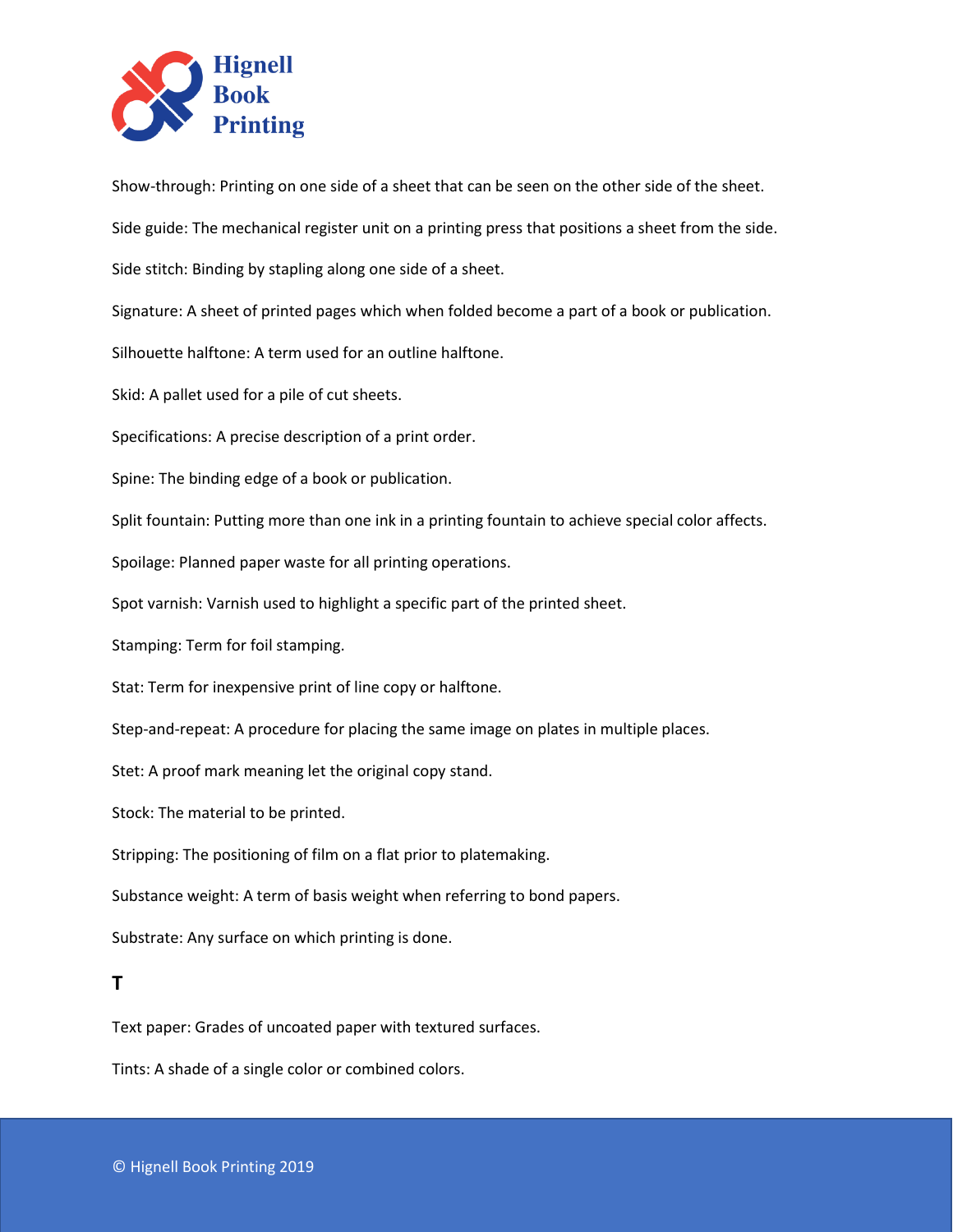

Tissue overlay: Usually a thin transparent paper placed over artwork for protection uses for marking color breaks and other printer instructions.

Transfer tape: A peel and stick tape used in business forms.

Transparency: A positive photographic slide on film allowing light to pass through.

Transparent copy: A film that light must pass through for it to be seen or reproduced.

Transparent ink: A printing ink that does not conceal the color under it.

Trapping: The ability to print one ink over the other.

Trim marks: Similar to crop or register marks. These marks show where to trim the printed sheet.

Trim size: The final size of one printed image after the last trim is made.

### **U**

Under-run: Production of fewer copies than ordered. See over run.

Up: Printing two or three up means printing multiple copies of the same image on the same sheet.

UV coating: Liquid laminate bonded and cured with ultraviolet light. Environmentally friendly.

### **V**

Varnish: A clear liquid applied to printed surfaces for looks and protection. (UV coating looks better.)

Verso: The left-hand page of an open book.

Vignette halftone: A halftone whose background gradually fades to white.

#### **W**

Washup: Removing printing ink from a press, washing the rollers and blanket. Certain ink colors require multiple washups to avoid ink and chemical contamination.

Waste: A term for planned spoilage.

Watermark: A distinctive design created in paper at the time of manufacture that can be easily seen by holding the paper up to a light.